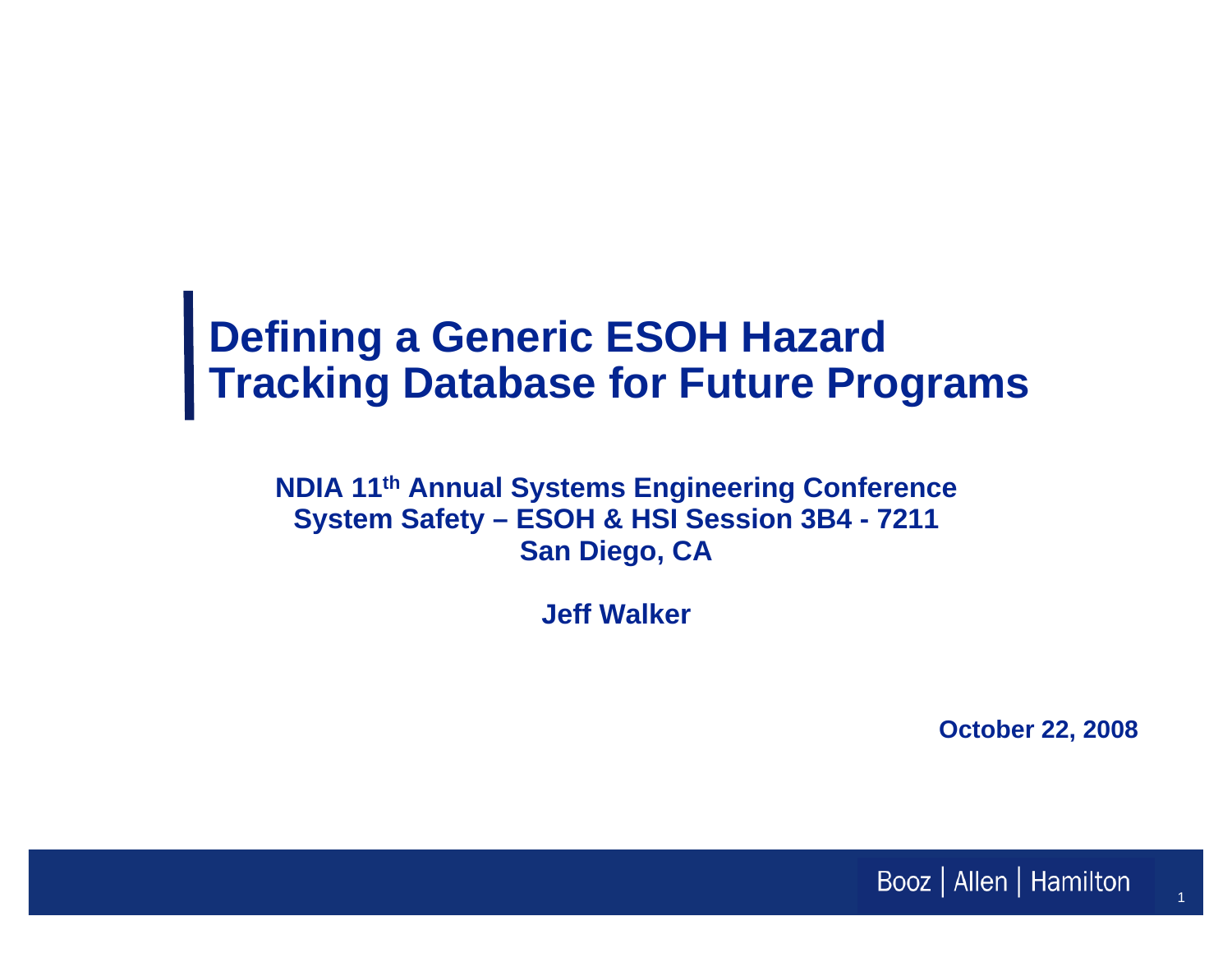#### **Contents**

- Requirements
- MIL-STD-882
- Generic Database Fields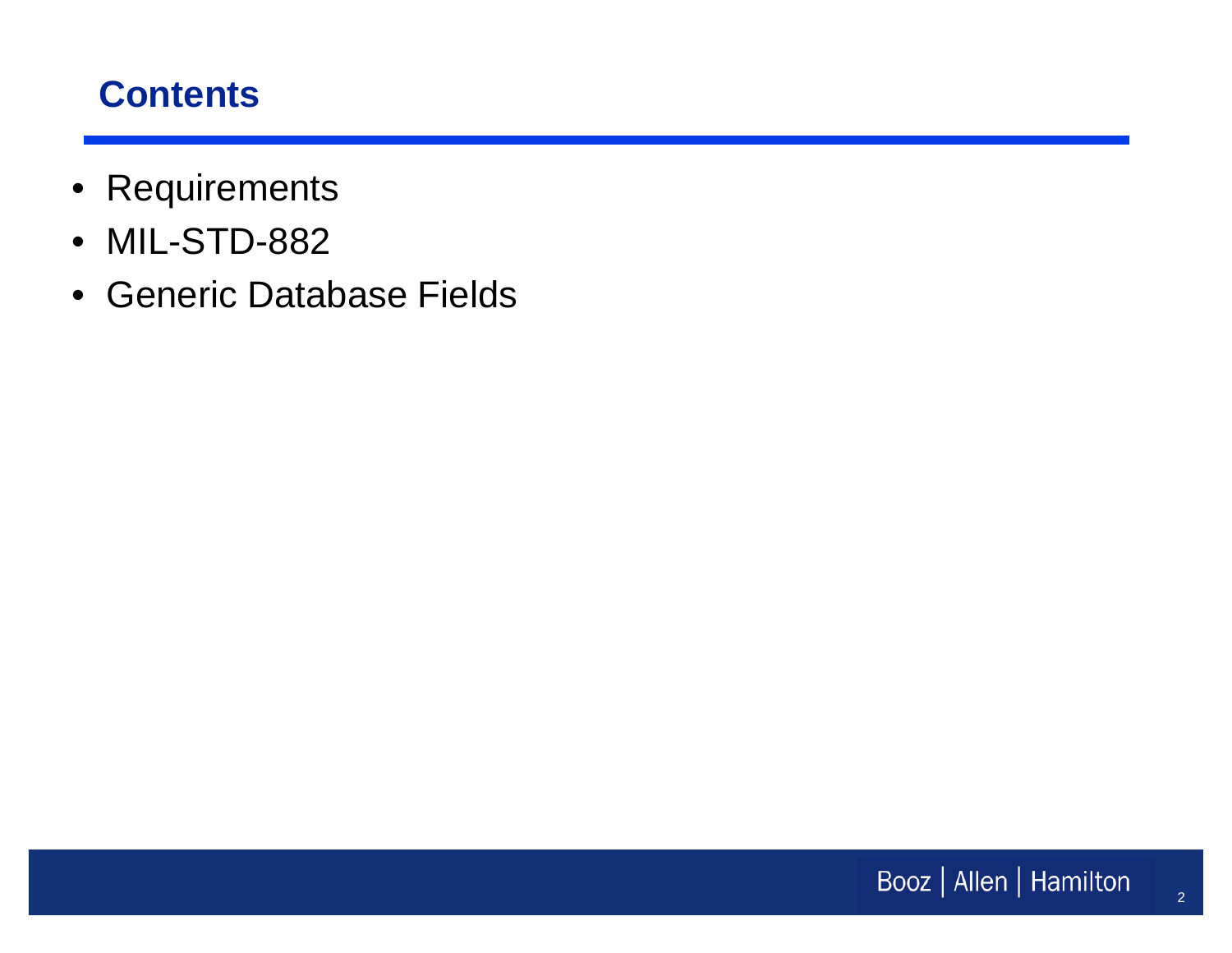## **USD(AT&L) Policy Memorandums**

- • Defense Acquisition System Safety, September 23, 2004
	- Use Standard Practice for System Safety, MIL-STD-882D to manage ESOH risk
	- Report ESOH risk status and acceptance decisions at technical and program reviews
- Reducing Preventable Accidents, November 21, 2006
	- Address status of each High and Serious ESOH risk and compliance with applicable safety technology requirements at all program reviews
- Defense Acquisition System Safety ESOH Risk Acceptance, March 7, 2007
	- Formal acceptance of ESOH risks prior to exposing people, equipment, or the environment to a known system-related ESOH hazard
	- User Representative Formal Concurrence for High and Serious ESOH risks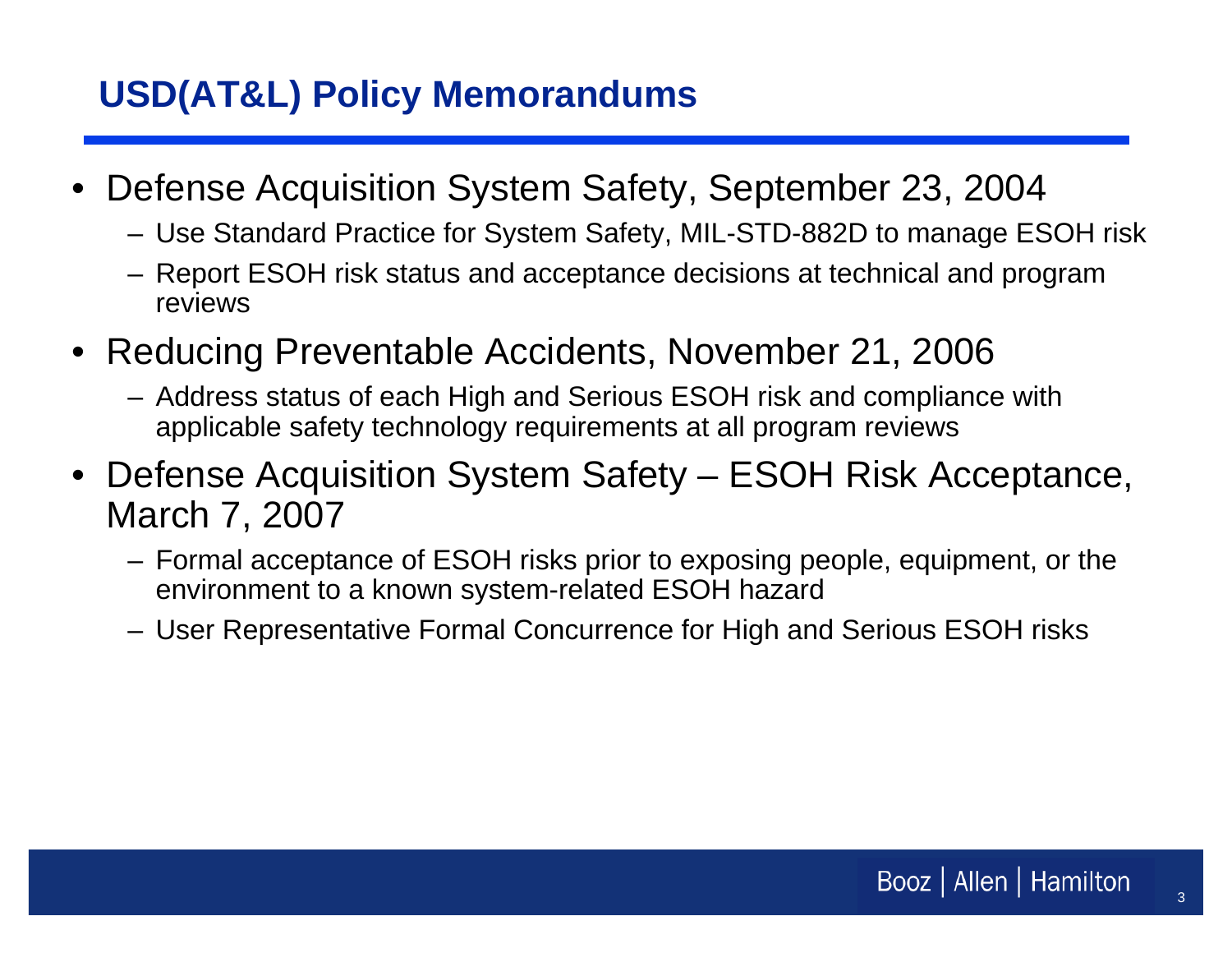## **MIL-STD-882 Eight Mandatory System Safety Steps**

- 1. Document the system safety approach
- 2. Identify ESOH hazards
- 3. Assess the risk
- 4. Identify risk mitigation measures
- 5. Reduce risk to an acceptable level
- 6. Verify risk reduction
- 7. Review hazards and accept risk by appropriate authority
- 8. Track ESOH hazards, their resolution, and residual risk throughout the system lifecycle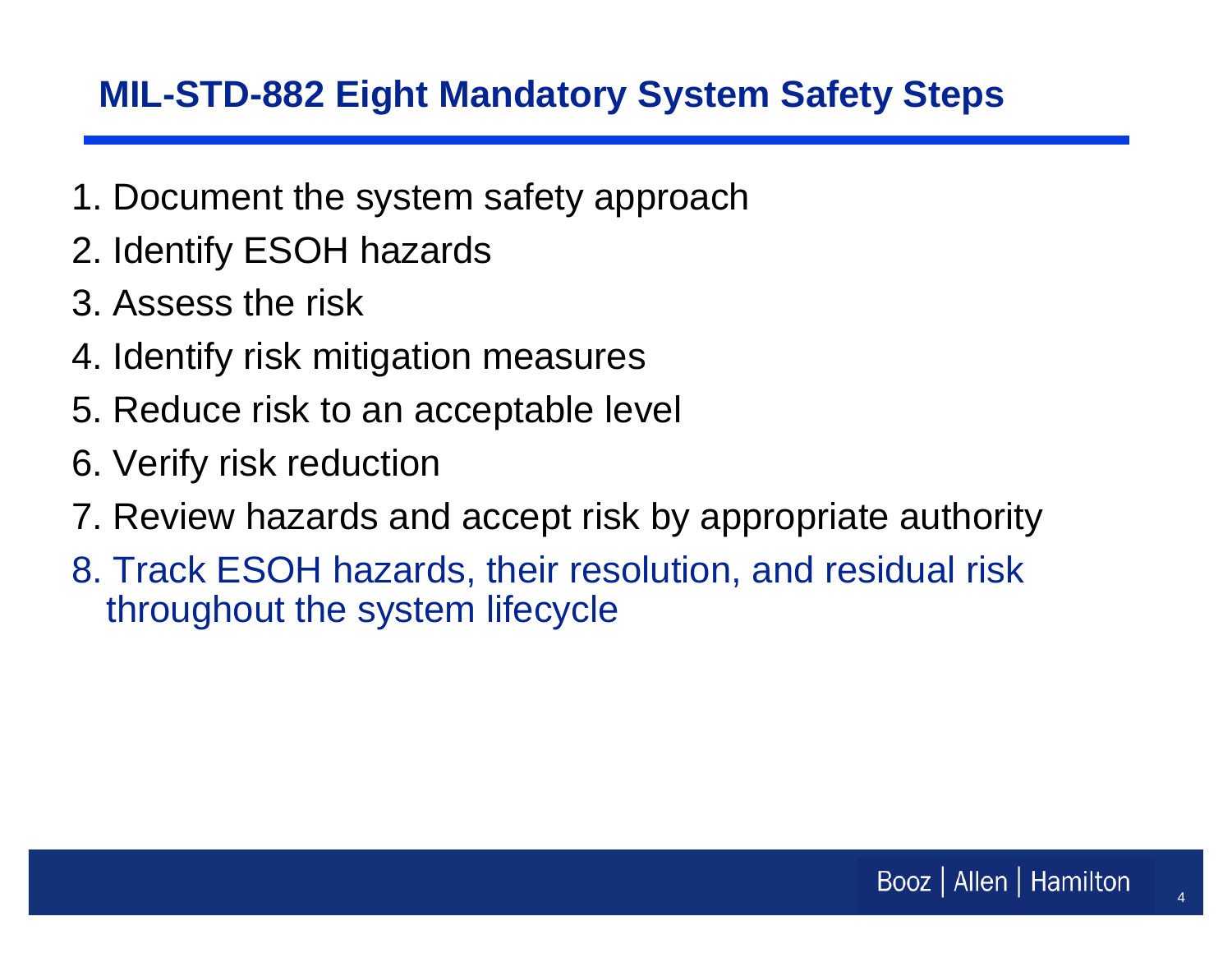#### **Hazard Description**

- •More detail is better – may be clarified as details emerge
- •Includes three items:

**Hazard** – (Source) A source or condition that if triggered by one or more causal factor(s) can contribute to or result in a mishap.

**Causal Factor** – (Mechanism) One or several mechanisms that trigger the hazard.

**Mishap** – (Outcome) Unplanned event or series of events resulting in death, injury, occupational illness, damage to or loss of equipment or property, or damage to the environment.

*Hazard Description Examples:*

- *Laceration (outcome) from unprotected skin exposure (mechanism) to a sharp edge (source)*
- *Ship damage (outcome) from collision with foreign object (mechanism) due to degraded vision (source)*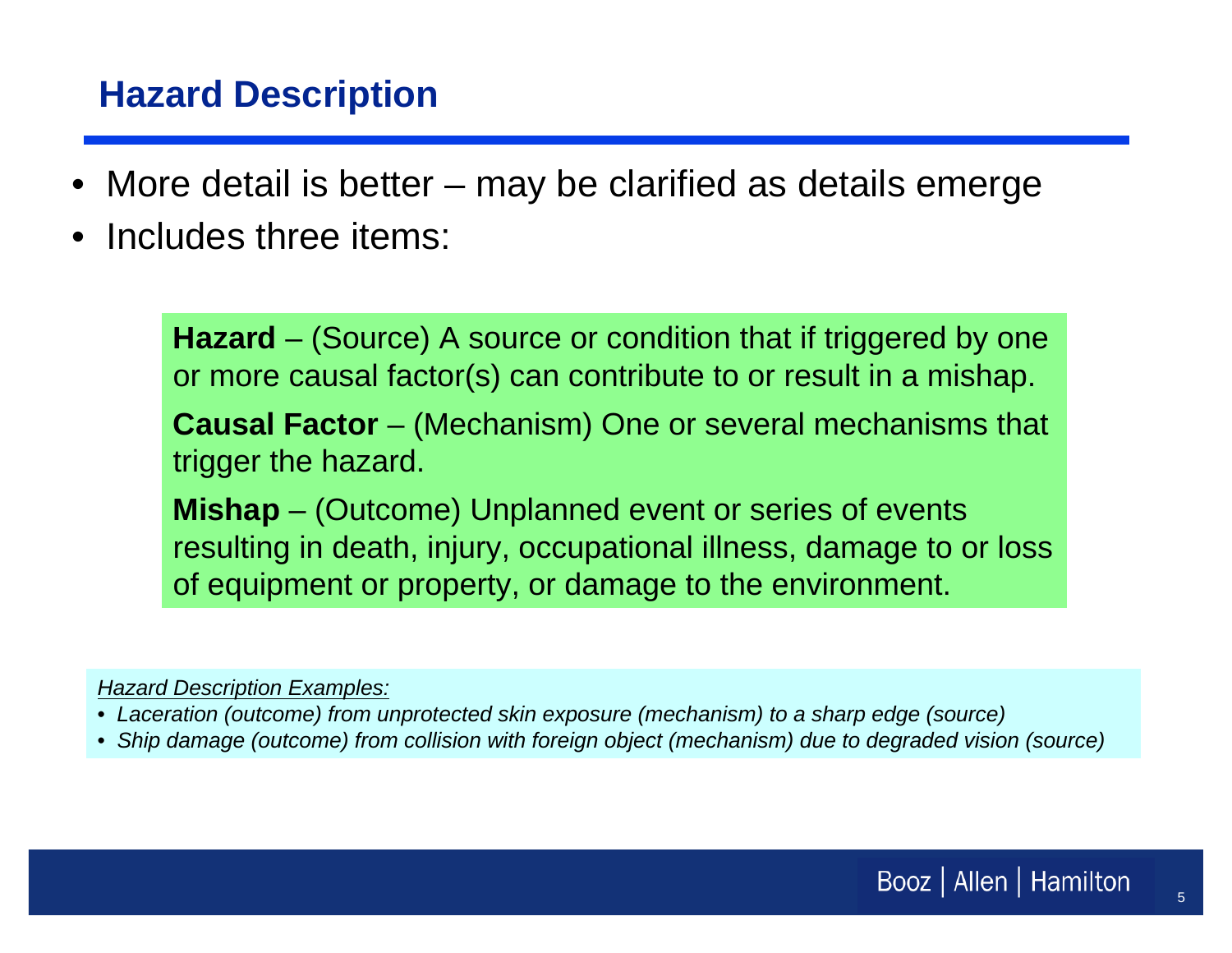#### **Hazard Identifiers/Discriminators**

- • Entries to help track a hazard and supplement the hazard description
- •Enable sorting and searches by characteristics

**Hazard Number** – Unique identifier – may be coded **Hazard Type** – Safety, Environmental, Occ. Health (one or more) **Common Hazard Code** – Track similar hazards across programs **Mode** – Operation, Maintenance, Transport, Storage (one or more) **Source** – Analysis, Test, User, Lessons Learned **System/Subsystem** – Applicable to some programs **Point of Contact** – Applicable to some programs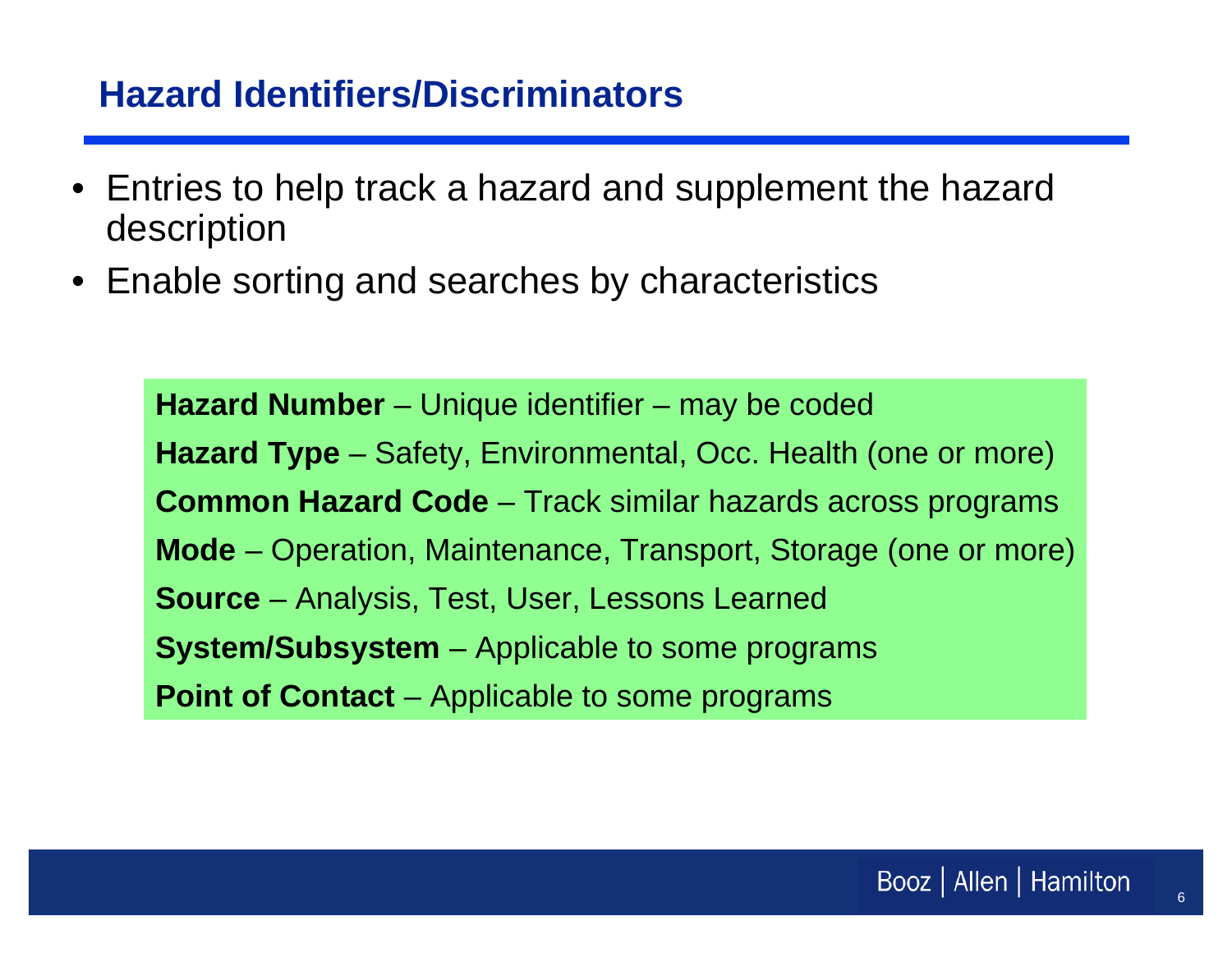#### **Risk Assessments**

• Each risk assessment based on mishap severity and mishap probability - other fields determined based on established criteria

> **Mishap Severity** – Defined in MIL-STD-882 **Mishap Probability** – Defined in MIL-STD-882 **Risk Assessment Code (RAC)** – IA through IVE **RAC Index** – 1 through 20 **RAC Level** – High, Serious, Medium, Low

- • Multiple risk assessments are recognized
	-
	- Initial Risk• Event Risk
	-
	- Target Risk Residual Risk
	- Current Risk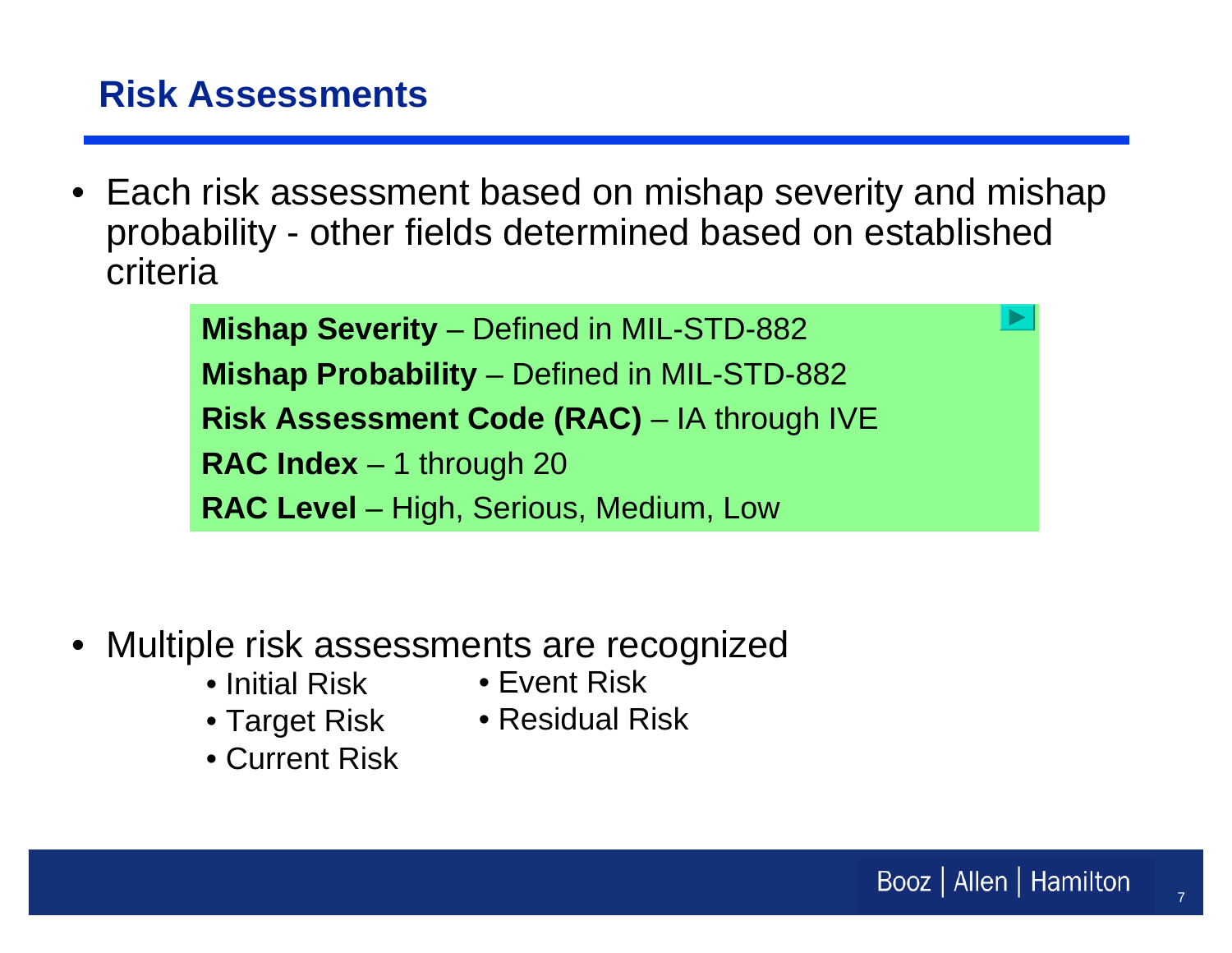### **Mitigation Efforts**

- ESOH SMEs identify mitigation alternatives
- • Implementation decisions made as part of systems engineering effort based on cost, schedule, performance and risk acceptability

**Recommended Mitigation** – Clearly defined action **Actionee** – Person and function responsible for taking action **Estimated Completion Date** – Date all activities complete **Status** – Submitted, Approved, Disapproved, In Progress, Complete (others as defined by program) **Status Comments** – Running commentary on progress of mitigation to include verification of mitigation effects (consider automated time-stamping)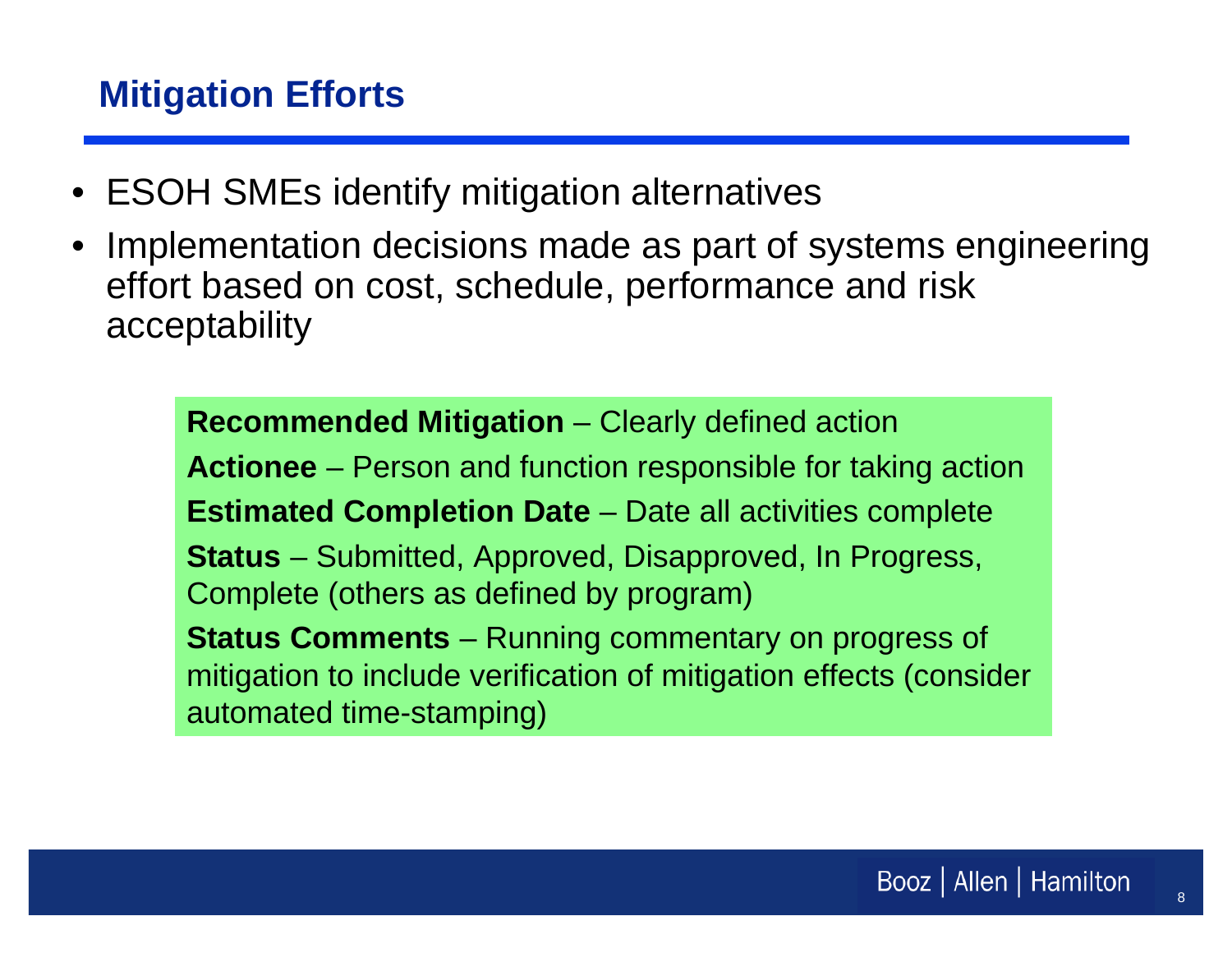### **Hazard Status**

- $\bullet$ Overall status of hazard resolution
- $\bullet$  Must account for weakest link in mitigation process
	- Hazard not closed until all mitigations applied or risk accepted

**Status** – Open, Closed (others as defined by program) **Status Comments** – Hazard-level comments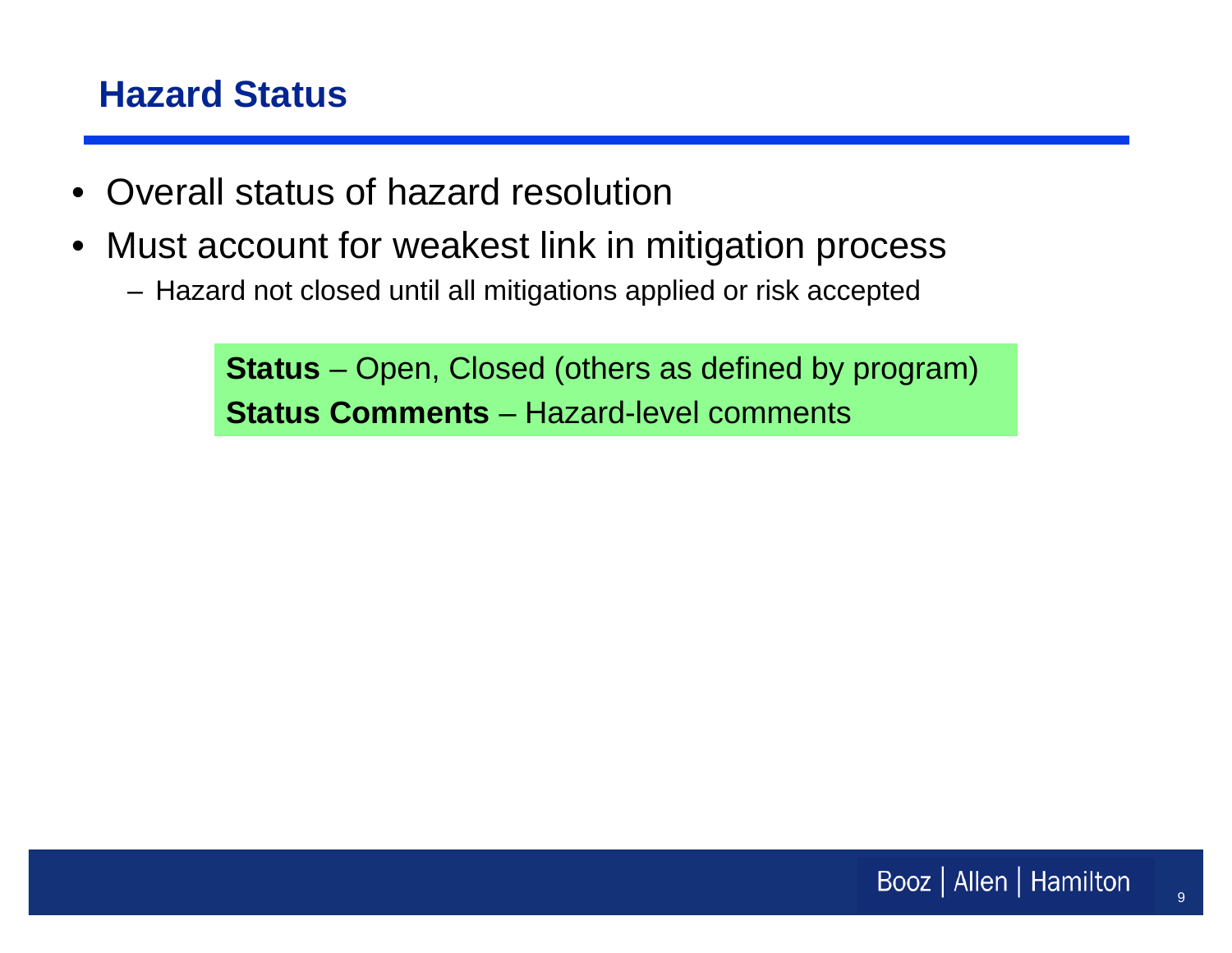#### **Risk Acceptance / User Concurrence**

- • Mechanism to document each risk acceptance/ user concurrence event
	- Requires snap-shot in time of risk and status of mitigation efforts for each hazard
	- Becomes historical record and should be protected from deletion/alteration

**Date** – Date of risk acceptance **Event** – (e.g., test, urgent field, basing) **User Signatory –** Multiple if Joint Program **Risk Acceptance Signatory –** Dependent on highest risks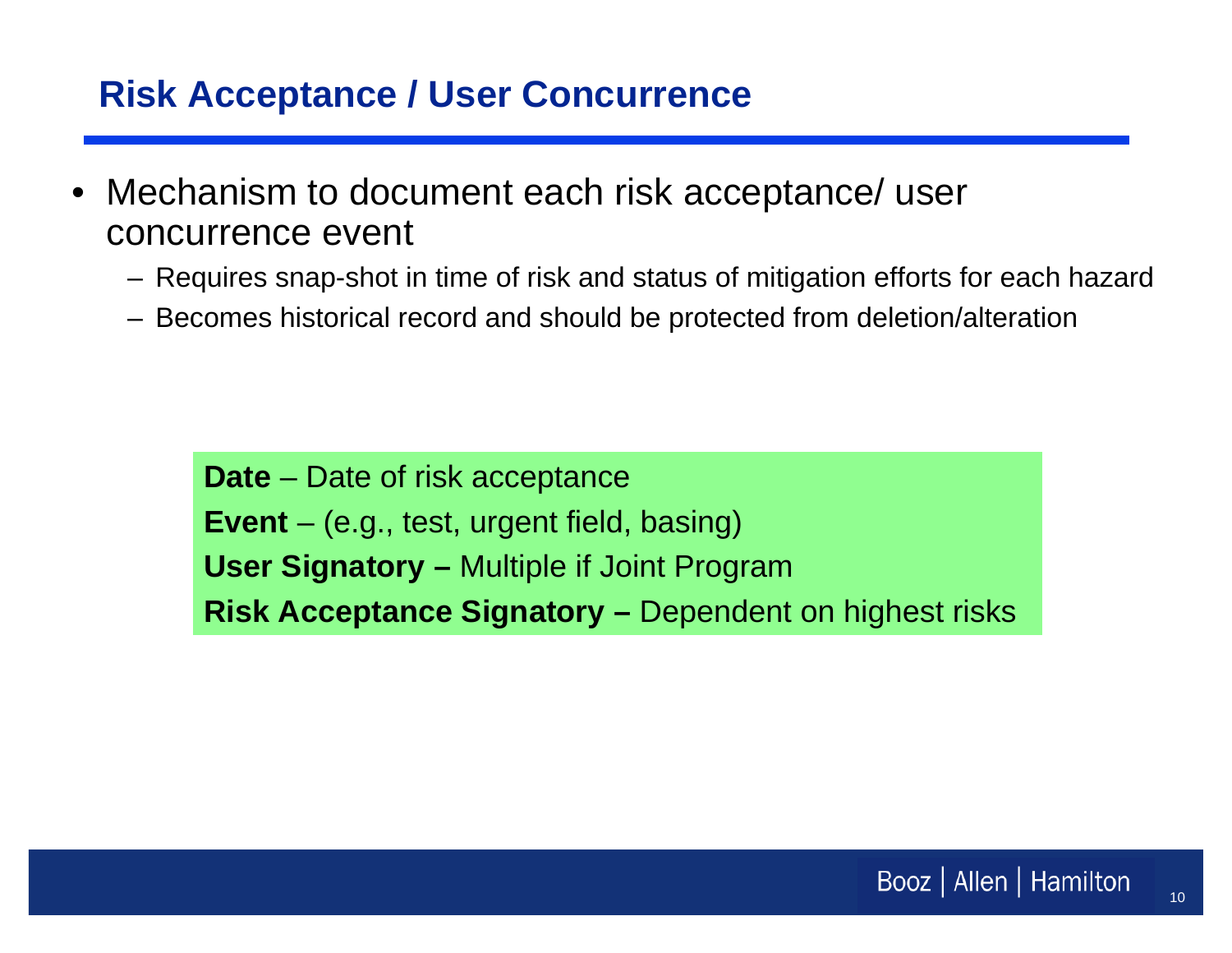#### **Generic Database Field List**

- •**Hazard Number**
- •**Hazard Type**
- •**Common Hazard Code**
- •**Safety POC**
- •**Mode**
- •**Source**
- •**System/Sub-system**
- •**Hazard**
- •**Causal Factor**
- •**Mishap**
- •**Status**
- •**Recommended Mitigation(s)**
- $\bullet$ **Estimated Completion Date**
- •**Mitigation Actionee**
- •**Mitigation Status**
- •**Mitigation Status Comments**
- $\bullet$ **Initial Severity**
- $\bullet$ **Initial Probability**
- •**Initial RAC**
- •**Initial RAC Index**
- •**Initial RAC Level**
- $\bullet$ **Current Severity**
- $\bullet$ **Current Probability**
- •**Current RAC**
- •**Current RAC Index**
- •**Current RAC Level**
- •**Target Severity**
- •**Target Probability**
- •**Target RAC**
- $\bullet$ **Target RAC Index**
- •**Target RAC Level**
- $\bullet$ **Residual Severity**
- $\bullet$ **Residual Probability**
- •**Residual RAC**
- •**Residual RAC Index**
- •**Residual RAC Level**

#### **Risk Acceptance/User Concurrence**

- **Date**
- •**Event**
- •**User Signatory**
- • **Risk Acceptance Signatory**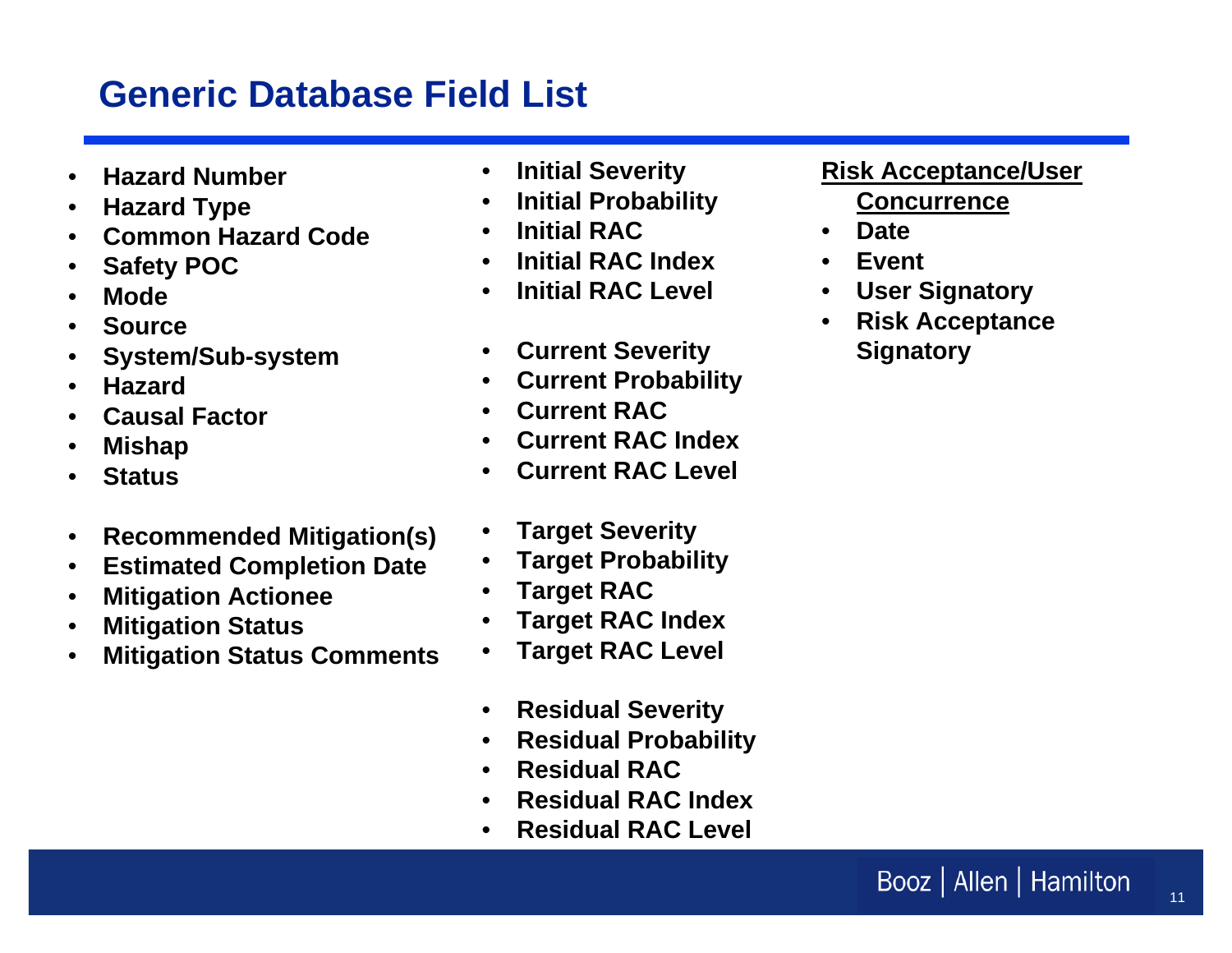# **Questions?**

**Robert E. Smith, CSP Booz Allen Hamilton 1550 Crystal Drive, Suite 1550 Arlington, VA 22202-4158 703-412-7661 smith\_bob@bah.com**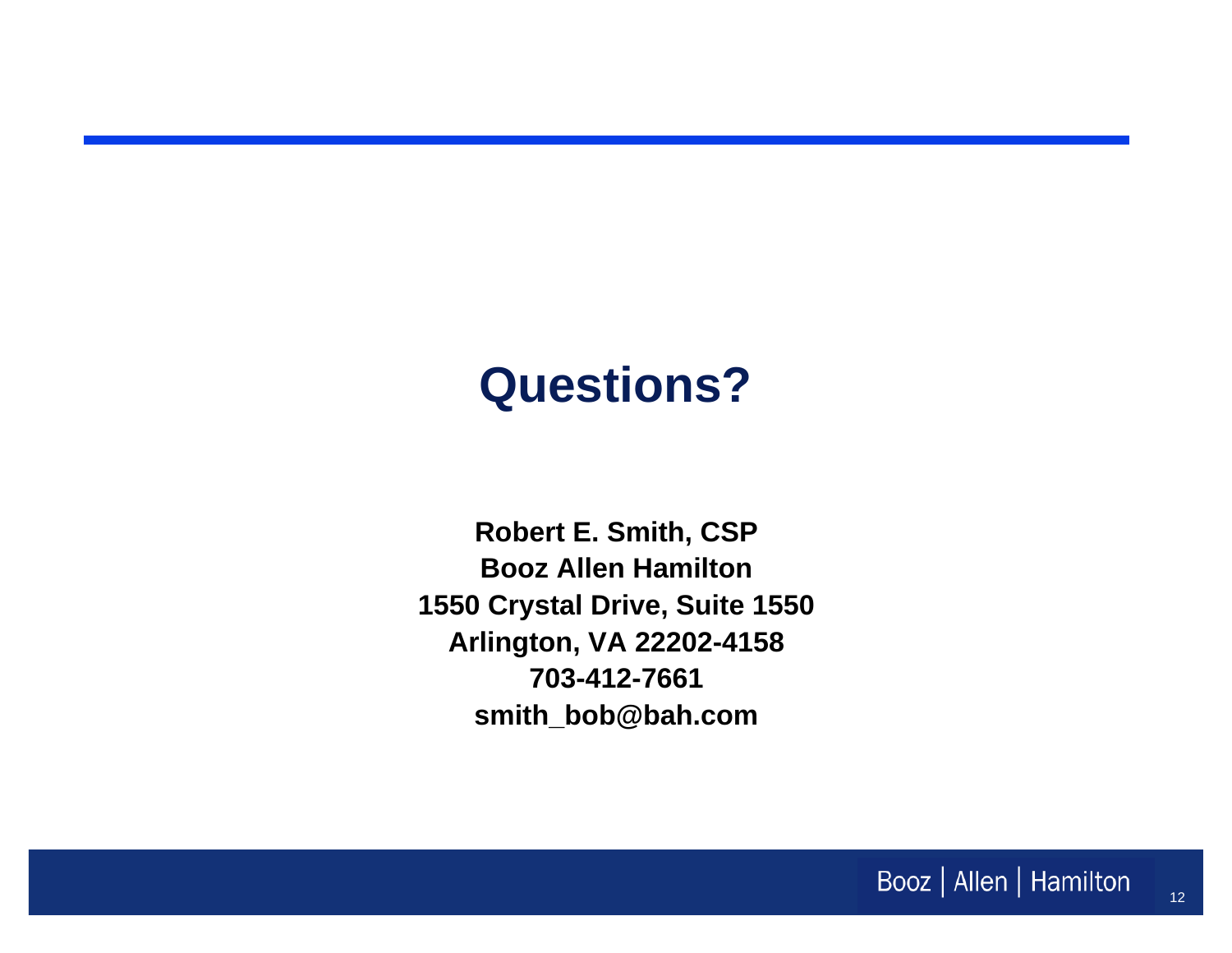#### TABLE A-I. Suggested mishap severity categories.

| Description  | Category | Environmental, Safety, and Health Result Criteria                                                                                                                                                                                                                                    |
|--------------|----------|--------------------------------------------------------------------------------------------------------------------------------------------------------------------------------------------------------------------------------------------------------------------------------------|
| Catastrophic | Ι        | Could result in death, permanent total disability, loss<br>exceeding \$1M, or irreversible severe environmental<br>damage that violates law or regulation.                                                                                                                           |
| Critical     | TT       | Could result in permanent partial disability, injuries<br>or occupational illness that may result in<br>hospitalization of at least three personnel, loss<br>exceeding \$200K but less than \$1M, or reversible<br>environmental damage causing a violation of law or<br>regulation. |
| Marginal     | Ш        | Could result in injury or occupational illness<br>resulting in one or more lost work days(s), loss<br>exceeding \$10K but less than \$200K, or mitigatible<br>environmental damage without violation of law or<br>regulation where restoration activities can be<br>accomplished.    |
| Negligible   | IV       | Could result in injury or illness not resulting in a lost<br>work day, loss exceeding \$2K but less than \$10K, or<br>minimal environmental damage not violating law or<br>regulation.                                                                                               |

#### TABLE A-II. Suggested mishap probability levels.

| Description* | Level | Specific Individual Item                                                                                                                                         | Fleet or Inventory**                                     |
|--------------|-------|------------------------------------------------------------------------------------------------------------------------------------------------------------------|----------------------------------------------------------|
| Frequent     | А     | Likely to occur often in the<br>life of an item, with a<br>probability of occurrence<br>greater than 10 <sup>-1</sup> in that life.                              | Continuously<br>experienced.                             |
| Probable     | B     | Will occur several times in the<br>life of an item, with a<br>probability of occurrence less<br>than $10^{-1}$ but greater than $10^{-2}$<br>in that life.       | Will occur frequently.                                   |
| Occasional   | C     | Likely to occur some time in<br>the life of an item, with a<br>probability of occurrence less<br>than $10^{-2}$ but greater than $10^{-3}$<br>in that life.      | Will occur several<br>times                              |
| Remote       | D     | Unlikely but possible to occur<br>in the life of an item, with a<br>probability of occurrence less<br>than $10^{-3}$ but greater than $10^{-6}$<br>in that life. | Unlikely, but can<br>reasonably be<br>expected to occur. |
| Improbable   | E     | So unlikely, it can be assumed<br>occurrence may not be<br>experienced, with a<br>probability of occurrence less<br>than 10 <sup>-6</sup> in that life.          | Unlikely to occur, but<br>possible.                      |

\*Definitions of descriptive words may have to be modified based on quantity of items involved.

\*\* The expected size of the fleet or inventory should be defined prior to accomplishing an assessment of the system.